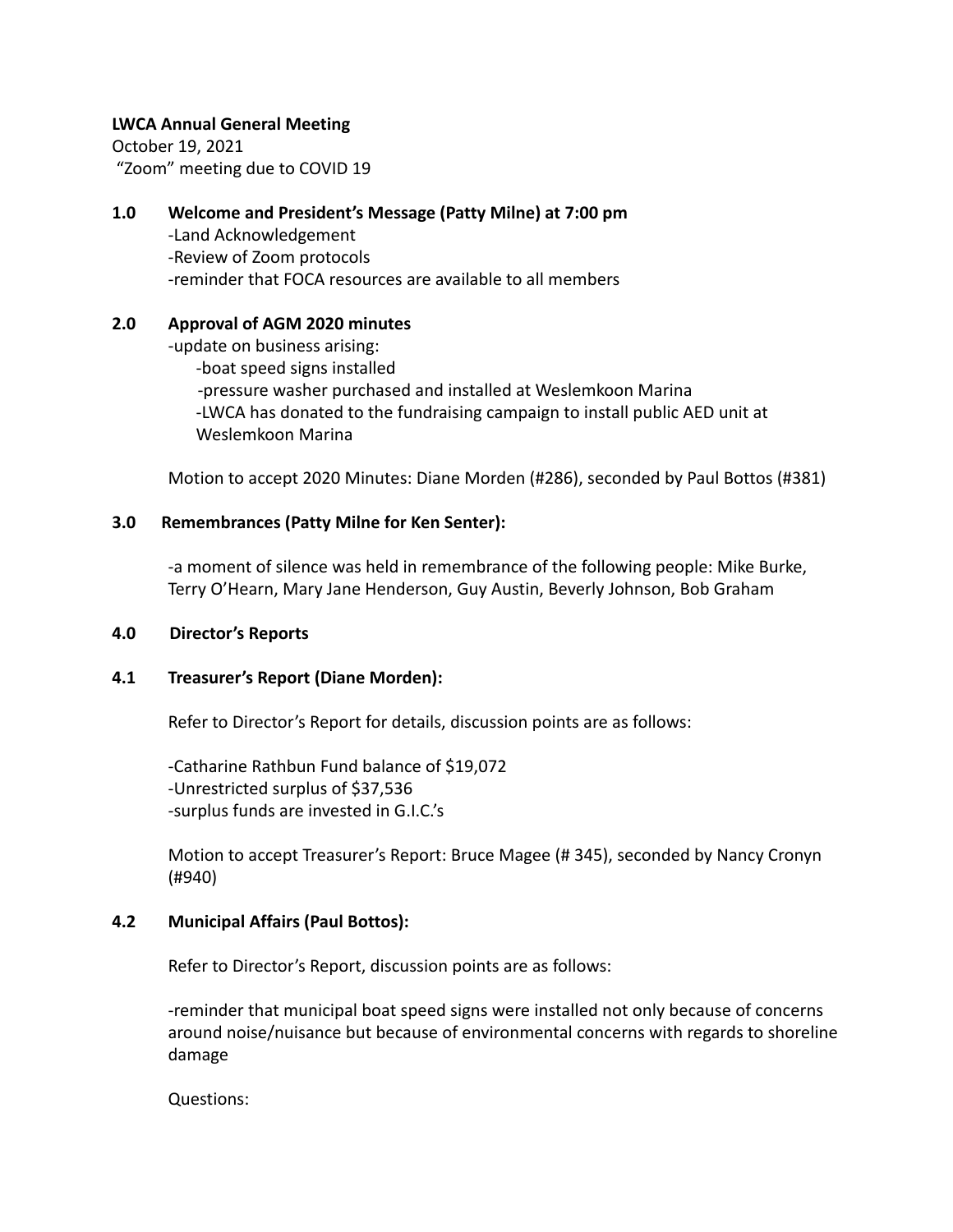1) Terry Beetam (#27): Can you please explain the Hartsmere Rd. issue. Answer (Paul): A group of cottagers is interested in extending the Hartsmere Rd. The Township and MNRF looked into it and arrangements were made for the Township to acquire some land from the MNRF. This is still pending.

2)Laurie Morrison (#585): Regarding the emergency site at the south end, can you please provide clarification around the process. Answer (Paul): We are still waiting for the Municipality to choose a site. The Chief Fire Official did come to the lake looking for possible sites. There is an ongoing discussion with the neighboring Township of Gilmour regarding possible sites at either the ballpark or the Community Centre.

Motion to accept Municipal Affairs Report: Steve Latto (#217), seconded by Shawna Hiley (#201)

## **4.3 Communications Report (Janice Mackenzie):**

Refer to Director's Report, discussion points are as follows:

-updated number: Facebook LWCA group currently has 285 members (almost 100 more than recorded at last year's AGM)

Motion to accept Communications Report: Marty Blake (#252), seconded by Patty Milne (#630)

#### **4.4 Membership Report (Shawna Hiley):**

Refer to Director's Report.

Motion to accept Membership Report: Alison Myles (#228), seconded by Glenn Thompson (#213)

# **4.5 Loon Call Report (Alison Myles and Anne Coulter):**

Refer to Director's Report, discussion points are as follows:

-recognition of Alison's efforts to collect members' stories and create a quality publication

-Anne introduced herself and asked members to share their memories and stories via email to [looncall.editor@gmail.com](mailto:looncall.editor@gmail.com)

-recognition of Pat Bothwell's efforts to make Loon Call such a great publication

Motion to accept Loon Call Report: Patty Milne (#630), seconded by Ian Mackenzie (#200)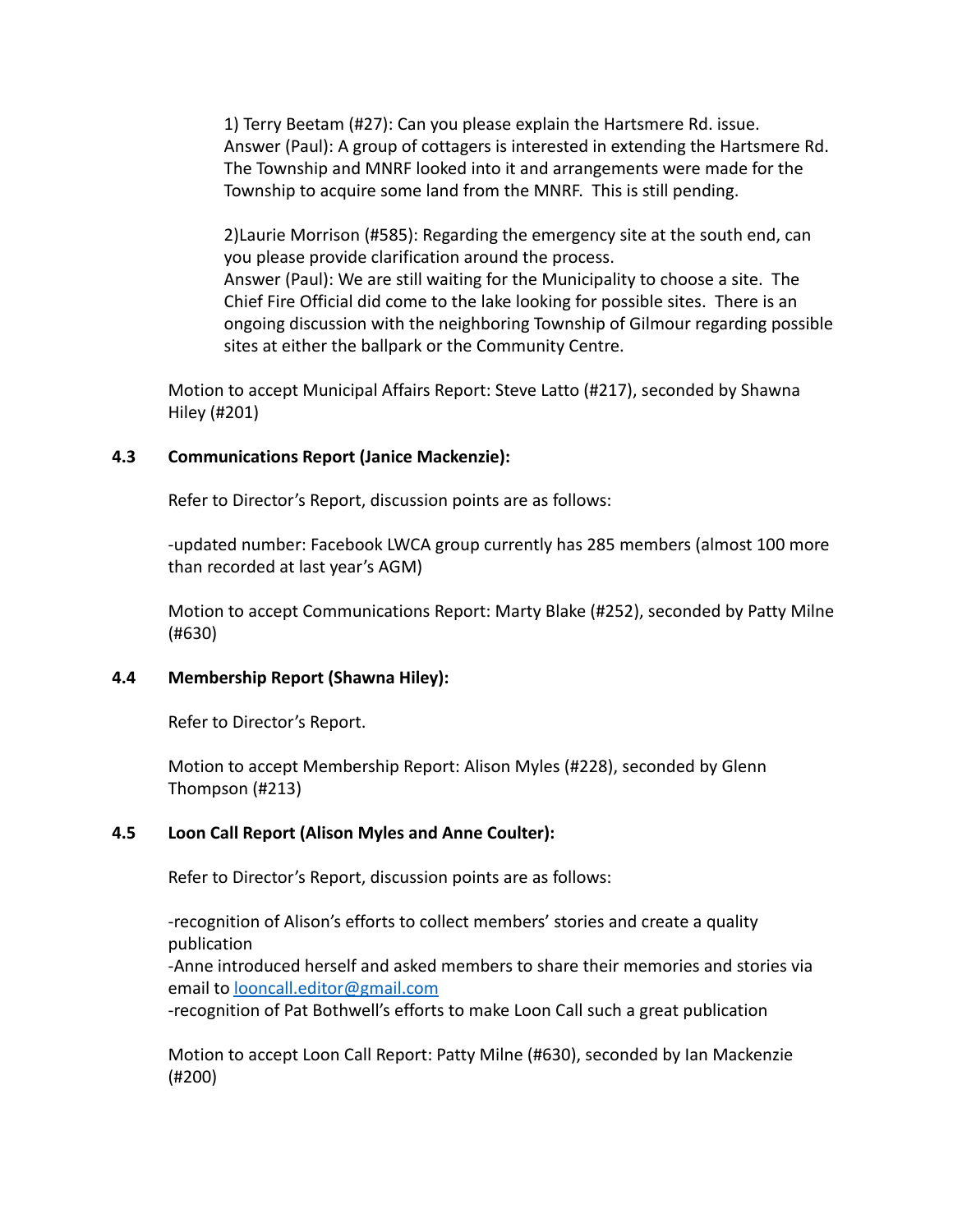## **4.6 Water Quality Report (Ian Mackenzie):**

Refer to Director's Report, discussion points are as follows:

-Ian introduced Claire Vandervoort who will be taking over from Ian as Director of Water **Quality** 

-Claire spoke about her educational and work background in water quality and her passion for maintaining our lake

#### Questions:

1) Paul Norris (#920): Should more money be directed towards maintaining our water quality?

Answer (Ian): Three years ago we moved to an annual set of chemical testing at a cost of \$1400 and both Lisa Thompson and I feel that is adequate. Perhaps our next step could be investigating invasive species and monitoring possible effects of climate change. At some point in the near future the meter will need to be replaced.

2) Glen and Judy Hogg: We noticed an algal bloom this summer. Is this a concern? Answer (Ian): Please refer to attached Water Quality graphs.

Motion to accept Water Quality Report: Paul Bottos (#381), seconded by Glenn Thompson (#213)

#### **4.7 Marker and Custodial Visits Report (Steve Latto):**

Refer to Director's Report, discussion points are as follows:

-if, as a member, you see floating items that may pose a danger to others please email LWCA and Melissa will respond promptly

Motion to accept Markers and Custodial Visits Report: Ian Mackenzie (#200), seconded by Melissa Tervit (#342)

#### **4.8 Lake Levels Report (Marty Blake):**

Refer to Director's Report, discussion points are as follows:

-new MNRF Resource Specialist that we are working with is very responsive to our questions

-go to Weslemkoon.com website for information on lake levels in "real time". -draw down of lake levels will continue to happen as usual to maintain appropriate water level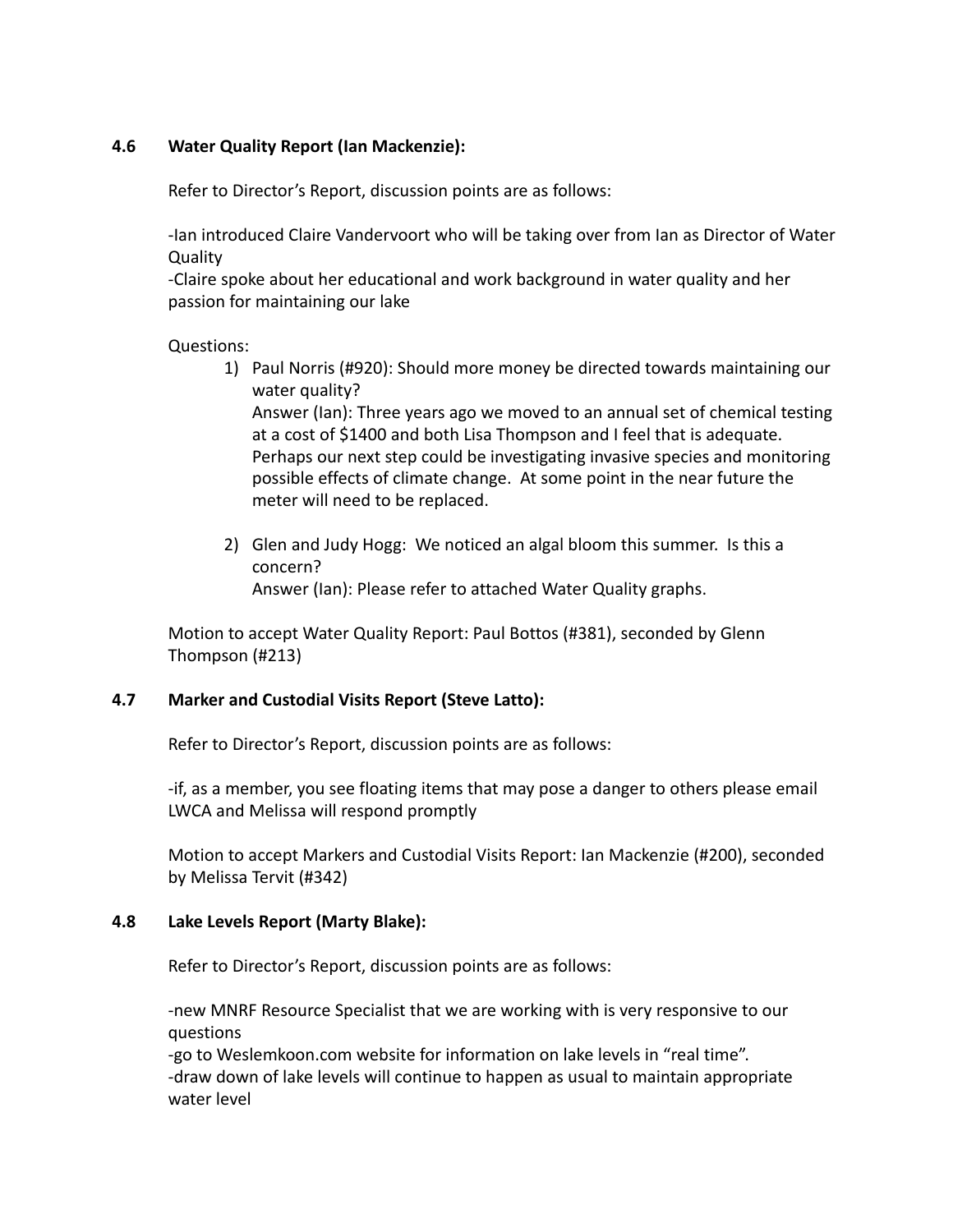Motion to accept Lake Levels Report: Shawna Hiley (#201), seconded by Steve Latto (#217)

## **4.9 Forestry and Trails Report (Bruce Magee):**

Refer to Director's Report, discussion points are as follows:

-recognition by many individual members of the extraordinary effort that Bruce has put into the Forest Management Plan on behalf of LWCA -thank you to Jon Keeble, Perry Cornell and Will Victor for building and installing "thunderboxes" for popular campsites on the lake(s) -anyone else who is able to build a "thunderbox" please contact Bruce

#### Questions:

1) Laurie Morrison (#585): If a member would like to volunteer to help with trail maintenance, who should we contact? Answer (Bruce): Bruce will share his email address and members are encouraged to contact him directly.

Motion to accept Forestry and Trails Report: Paul Bottos (#381), seconded by Ian Mackenzie (#200)

# **4.10 Grand Loon (Stuart Inglis):**

In recognition for all of their hard work building community on our lakes, we are pleased to announce our latest members to be inducted into the Order of the Cockeyed Loons:

- 1) Ian Mackenzie
- 2) Michele Calambakis (Smith)
- 3) Carolyn Calhoun
- 4) Patty Milne

#### **5.0 New Business:**

#### **5.1 Handbook:**

-Patty Milne has created a LWCA Handbook which will serve as a reference manual for life on the lake. It is available on our website. If there is anything that a member would like added then please contact Patty.

#### **5.2 Loon Survey:**

-thank you to the volunteers who participated in our loon tracking; we have reported 3 baby loons and 13 adults